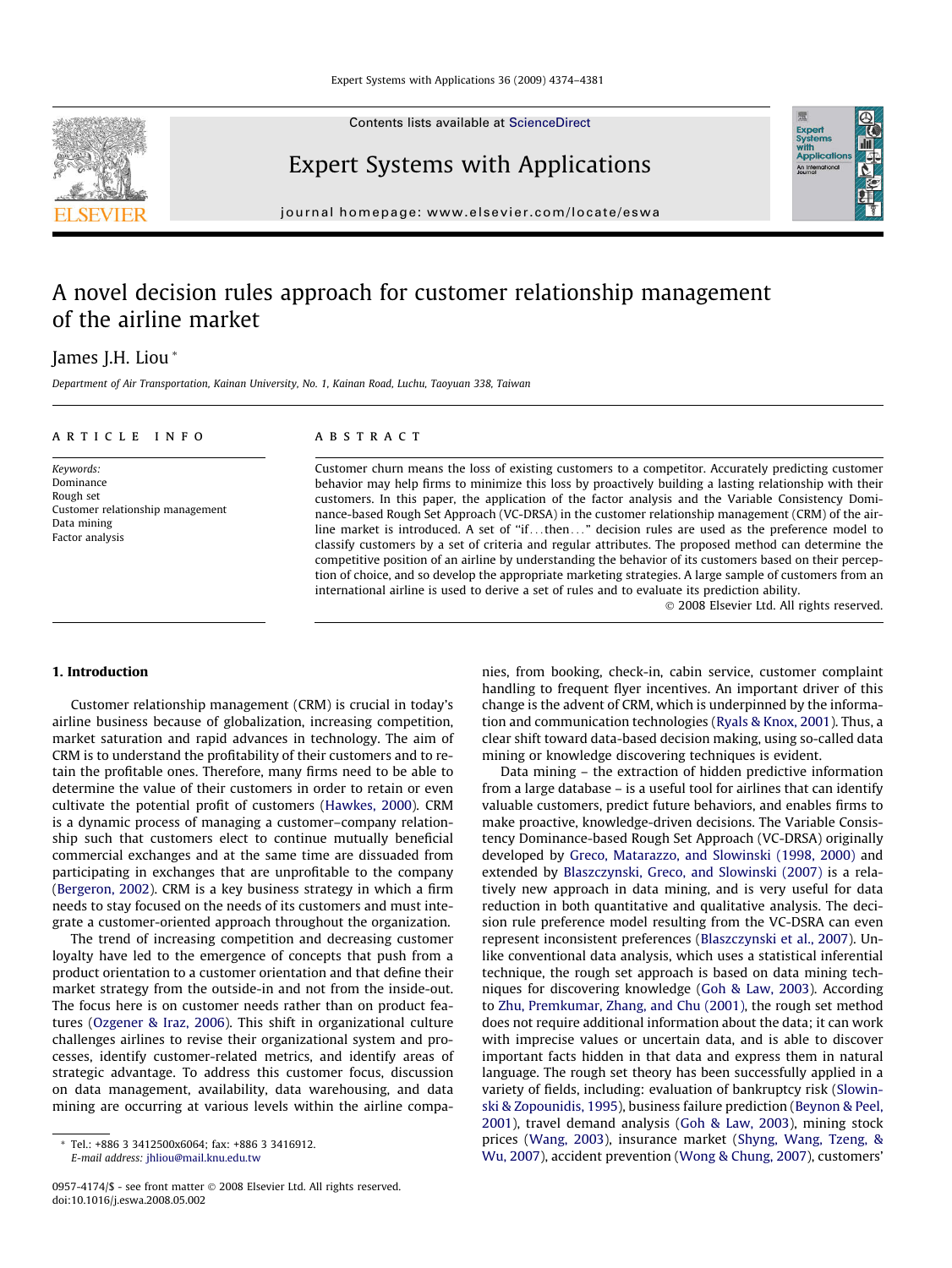classification of telecommunication services [\(Blaszczynski et al.,](#page--1-0) [2007](#page--1-0)) etc.

The objective of this research was to apply the VC-DRSA data mining technique to investigate the behaviors of customers in the airline market, and to develop an appropriate CRM strategy for personalized marketing that could contribute to the enhancement of the long-term relationships with exiting customers. The rest of this paper is structured as follows: In Section 2, some of the important previous researches regarding CRM are summarized, and in Section 3, the basic concept of the VC-DRSA is introduced. In Section [4](#page--1-0), an empirical example is illustrated for use in the validation of the proposed model. The results and discussions of the empirical study are presented in Section [5](#page--1-0). Finally, in Section [6](#page--1-0) some conclusions are drawn.

#### 2. A brief review of CRM

With the ever-increasing competition for marketing dominance, many firms have utilized the CRM system for improved business intelligence, better decision making, enhanced customer relations, and increased quality of services and product offerings. The underpinning of the customer-oriented management concept is that identification and satisfaction of customers must lead to improved customer retention, which is based on corporate profitability [\(Roh,](#page--1-0) [Ahn, & Han, 2005\)](#page--1-0). There are various definitions of CRM in the literature. Among the most representative, [Day and Van den Bulte](#page--1-0) [\(2002\)](#page--1-0) define CRM as a cross-functional process for achieving a continuing dialogue with customers, across all their contact and access points, with personalized treatment of the most valuable customers, to increase customer retention and the effectiveness of marketing initiatives. Another one is that CRM is an active, participatory and interactive relationship between business and customer [\(Ozgener & Iraz, 2006\)](#page--1-0).

Although CRM escalated into a topic of major importance a decade ago, its origins which involve building relationships of mutual value between companies and customers have been in existence since the start of commerce ([Gronroos, 1996\)](#page--1-0). CRM takes a wide view and is an attitude towards customers and to the organization itself, which dynamically integrates sales, marketing and the customer care service in order to create and add value for the company and its customers ([Chalmeta, 2006](#page--1-0)). Several recent trends have impacted the ability of organizations to build more enduring relationships, especially for those businesses with a large customer base. Amongst the most important ones are: the increasing power of personal computers; the availability of increasingly sophisticated tools to undertake data mining and data analysis; the rise of e-commerce and the ability to be able to target customers via the Internet at a much lower cost; and an increased recognition of the importance of customer retention and customer lifetime value ([Payne & Frow, 2004\)](#page--1-0).

Many studies in marketing suggest that using data mining tools in CRM can enhance a firm's performance. By means of the data mining technology large databases can be explored to find previously unknown relationships and trends that can provide support for complex decisions [\(Ozgener & Iraz, 2006\)](#page--1-0). [Gustafsson, Johnson,](#page--1-0) [and Roos \(2005\)](#page--1-0) studied telecommunication services to examine the effects of customer satisfaction and behavior on customer retention. Results indicated a need for CRM managers to more accurately determine customer satisfaction in order to reduce customer churn. [Mithas, Krishnan, and Fornell \(2005\)](#page--1-0) studied the effects of CRM initiatives showing that CRM efforts improved a firm's knowledge of their customers and in turn, improved customer satisfaction. They also determined that sharing CRM information with suppliers created gains in customer knowledge. [Kim, Jung, Suh,](#page--1-0) [and Hwang \(2006\)](#page--1-0) proposed a framework for analyzing customer value and segmenting customers based on their value. After segmenting customers based on their value, strategy building based on the mined information can be carried out by the company.

Despite its apparent value, the literature on data mining and its application to CRM in the airline market is virtually silent. In this emerging research area, the present study can provide insight for research and theory development. In the next section, the concept of the VC-DRSA theory will be introduced.

#### 3. The basic concept of VC-DRSA

The rough set theory, first introduced by [Pawlak \(1982\)](#page--1-0), is a valuable mathematical tool to deal with vagueness and uncertainty ([Pawlak, 1997](#page--1-0)). For a long time, however, the use of the rough set approach and the use of data mining techniques in general were restricted to classification problems where the preference order of evaluations was not considered. This was due to the fact that the classical rough set approach cannot handle inconsistencies (i.e., preferences not satisfying the Pareto-dominance principle) as a result of the violation of the dominance principle ([Greco, Matarazzo, &](#page--1-0) [Slowinski, 2001](#page--1-0)). In order to deal with this particular kind of inconsistency a number of methodological changes to the original rough sets theory were necessary. [Greco et al. \(1998\)](#page--1-0) proposed an extension of the rough set theory based on the dominance principle, which permits it to deal with inconsistencies. This method is mainly based on substituting the indiscernibility relation by a dominance relation in the rough approximation of decision classes. However, the decision rules induced from the lower approximations of the Dominance-based Rough Set Approach (DSRA) are sometimes weak in that only a few objects support them. For this reason, a variant of DSRA, called VC-DRSA, has been proposed [\(Blaszczynski et al.,](#page--1-0) [2007](#page--1-0)). It allows some inconsistency in the lower approximations of sets by a parameter called consistency level. It is more general than the classic functional or relational model and is more understandable for users because of its natural syntax and because it considers the inconsistency of real-life. The basic concepts of the VC-DRSA are described as follows [\(Blaszczynski et al., 2007;](#page--1-0) Greco et al., 1998, 2000, 2001, Greco, Matarazzo, & Slowinski, 2002).

#### 3.1. Data table

For algorithmic reasons, the information regarding the objects is supplied in the form of a data table, in which the separate rows refer to distinct objects (actions), and where the columns refer to the different attributes or criteria (attributes with preference-ordered domains) that are considered. Each cell of this table indicates an evaluation (quantitative or qualitative) of the object placed in that row by means of the attribute/criterion in the corresponding column.

Formally, a data table is the 4-tuple information system  $IS = (U,$ Q, V, f), where U is a finite set of objects (universe),  $Q = \{q_1,$  $q_2,...,q_m$ } is a finite set of attributes/criteria,  $V_q$  is the domain of attribute/criterion q, V =  $\cup_{q \in \mathbb{Q}} V_q$  and f:  $U \times \mathbb{Q} \rightarrow V$  is a total function such that  $f(x,q) \in V_q$  for each  $q \in Q$ ,  $x \in U$ , called information function. The set Q is usually divided into set C of condition attributes and set D of decision attributes.

#### 3.2. Rough approximation by means of the dominance relationship

Let  $\succeq_q$  be an outranking relation to U with reference to criterion  $q \in Q$ , such that  $x \succeq q$  y means that "x is at least as good as y with respect to criterion q". Suppose that  $\succeq_q$  is a complete preorder, i.e., a strongly complete (which means that for each  $x, y \in U$ , at least one of  $x \succeq_a y$  and  $y \succeq_a x$  is verified, and thus x and y are always comparable with respect to criterion  $q$ ) and transitive binary rela-